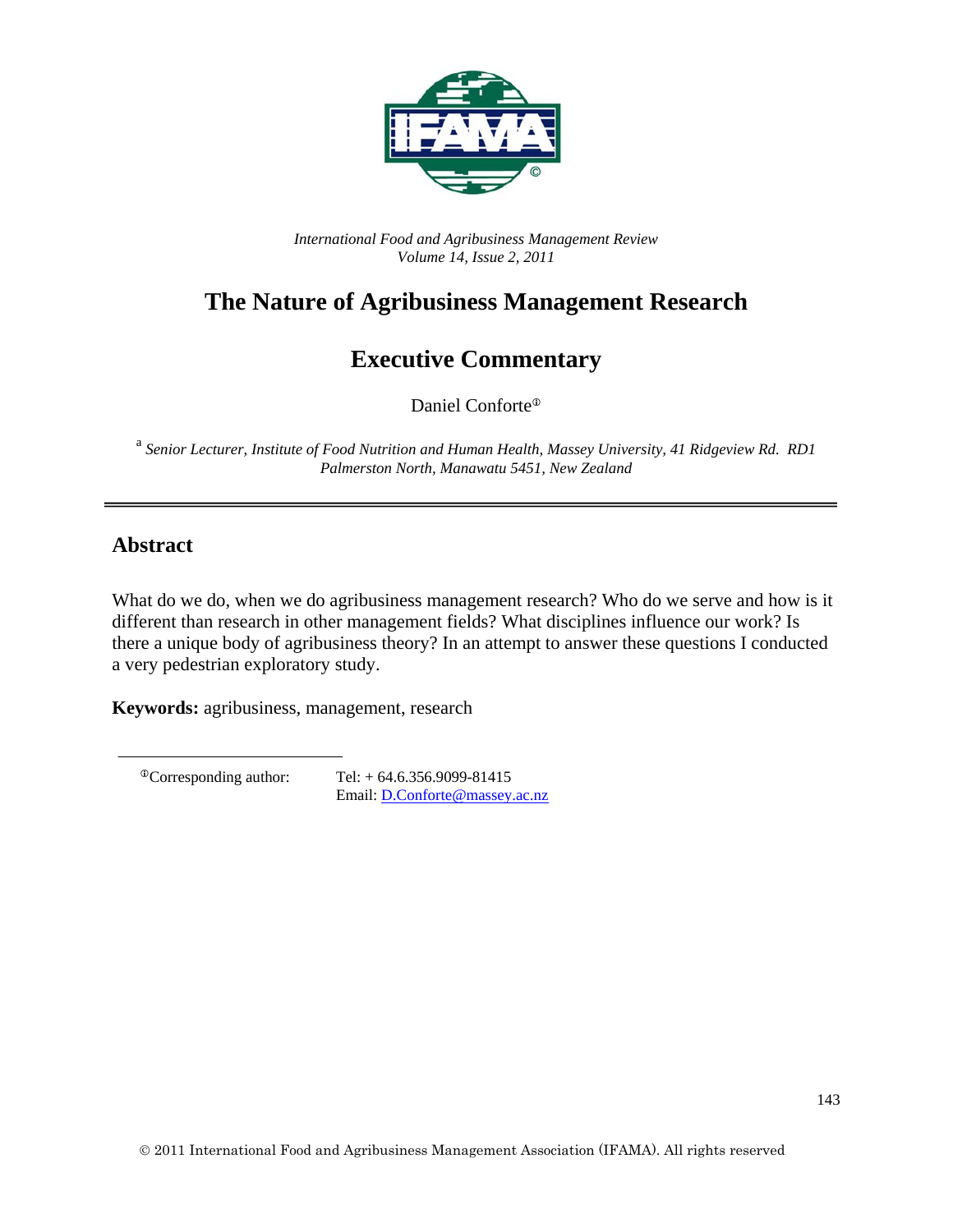### **Introduction**

After 20 years of a fruitful IFAMA membership, and academic work, a couple of questions keep catching my attention. What do we do, when we do Agribusiness Management (AgB Mgmt) Research? Who do we serve? How is it different than research in other management fields? What disciplines influence our work? Is there a unique body of agribusiness theory? In an attempt to answer these questions I conducted a very pedestrian exploratory study. I first looked at all the titles of the work presented at symposiums and published in the IFAMR during the last 20 years. Then I analyzed all the articles published in 1998 and 2007. I used those years because 1998 was the first one available online and 2007 was the last one available while exploring the question. I checked that the titles of those two years were not at odds with the norm at both ends of the decade. My understanding of the work published in the general management literature comes from four years of readings (2007-2010) for my doctoral thesis titled "Organizing science based innovation".

Exercises of self-criticism are frequent in the fields of management and strategy, as they are deemed healthy for the progress of an academic field. Self-reflection helps to identify one's field unique contribution and provide a sense of identity for its community. Recently, members of the relatively new strategic management field have voiced a range of somehow divergent concerns about the direction of their work, such as lack of paradigmatic development, premature paradigmatic convergence, moving away from its eclectic and pluralistic origins, lack of adequate testing and replication to consolidate knowledge, and distancing from the 'integrative capstone' nature of strategy teaching. The fact that one such self-reflective studies was awarded with the Academy of Management Best Conference Paper in 2004 is an indication of the importance that the Academy of Management places in these types of discussions.

## **Problems**

How do our problems compare with those of other management fields? Where do problems come from in science is a highly contentious question. In the more fundamental and mature sciences, research problems emerge from the community of scientists itself as mature sciences work mostly in a 'normal science' mode. In the less mature sciences, as in the social sciences, most questions and problems emerge from the environment and from society itself – how do we cure cancer? How do we feed a growing population? Applied fields such as management in general and agribusiness management are performance oriented. The field of management emerged as a result of the need to coordinate work in increasingly complex organizations and corporations. The strategic management field emerged as result of increasing corporate competition.

In agribusiness our problems originate from society's needs. In 1957 Goldberg and Davies stated that the overall mission of agribusiness as a profession was to …" inform private and public policy and strategic decision making with the ultimate purpose of providing food in an efficient, nutritionally acceptable, and socially desirable manner." For Goldberg, the research problems of interest were related to understanding and informing how agents – private and public – could advance their strategic position and how such moves could affect performance at the various levels–agency (firm), value chain, industry, commodity system, and the wider food system.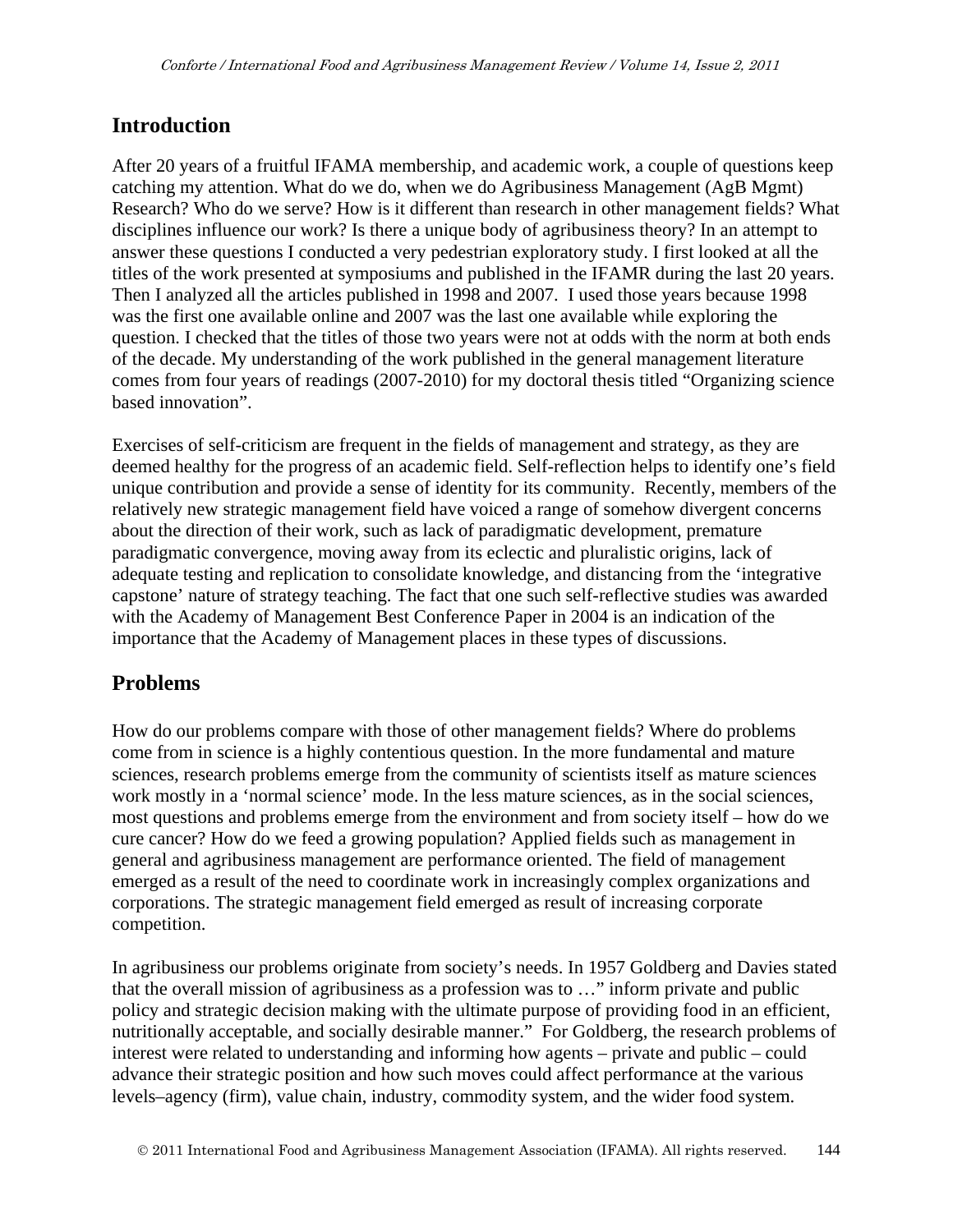Sonka and Hudson argued that the uniqueness of agribusiness management challenges were due to (1) the unique cultural, institutional, and political aspects of food, domestically and internationally; (2) the uncertainty arising from the underlying biological basis of crops and livestock production; (3) the alternative goals and forms of political intervention across subsectors and among nations in an increasingly global industry; (4) the institutional framework leading to significant portions of the technology development process being performed in the public sector; and (5) the variety of competitive structures existing within and among the subsectors of the food and agribusiness sector.

#### **Variables of Interest**

In the management literature, managing is mostly about interventions at the level of the work environment. When they talk management they talk mostly about people at work and how it affects performance of groups and the organization. The independent variables of interest in the generic management literature are mostly factors and entities inside the firm – individuals, groups and their behavior, the organization, the work environment, culture, incentives, routines, governance (the board room), and leadership.

A look at our literature shows that although we do have an interest in the performance of the firm, we have a broader performance interest spanning beyond the boundaries of the firm. We have an interest in the value chain, the industry, the commodity system, and the food system. Our research shows that our independent variables of interest reside mostly outside the firm markets, prices, technologies, consumer preferences, institutions (outside the firm), regulations, natural environment, industrial organizations. When we talk about agribusiness management we mean managing the resources in general and managing the organization – the firm, the value chain- with respect to the environment. When we talk management we mean interventions at various levels–the firm, the value chain, market institutions (governance), policies and regulations.

### **Theories**

What are the theories that inform research in the general field of management and how do they compare with agribusiness management? Management research is informed by disciplines such as sociology, psychology and social psychology. The field of strategic management was built around disciplines such as organization theory, industrial organization, organizational economics, institutional economics and agency theory. As fields of study become more applied or solution driven, they tend to make use of a broader base of supporting disciplines; they somehow become more eclectic. Vigorous epistemological debates are frequent in the management sciences, with one camp arguing for paradigmatic convergence and theoretical consolidation and another for theoretical eclecticism and diversity of scholarly work.

Agribusiness management research draws on a wide range of disciplines, which is consistent with the applied nature of the field and the diversity of levels of analysis and problems that are of interest to the profession. Goldberg's Agribusiness Commodity System approach is an example of the multidisciplinary nature of the profession. For him, no problem at any functional level of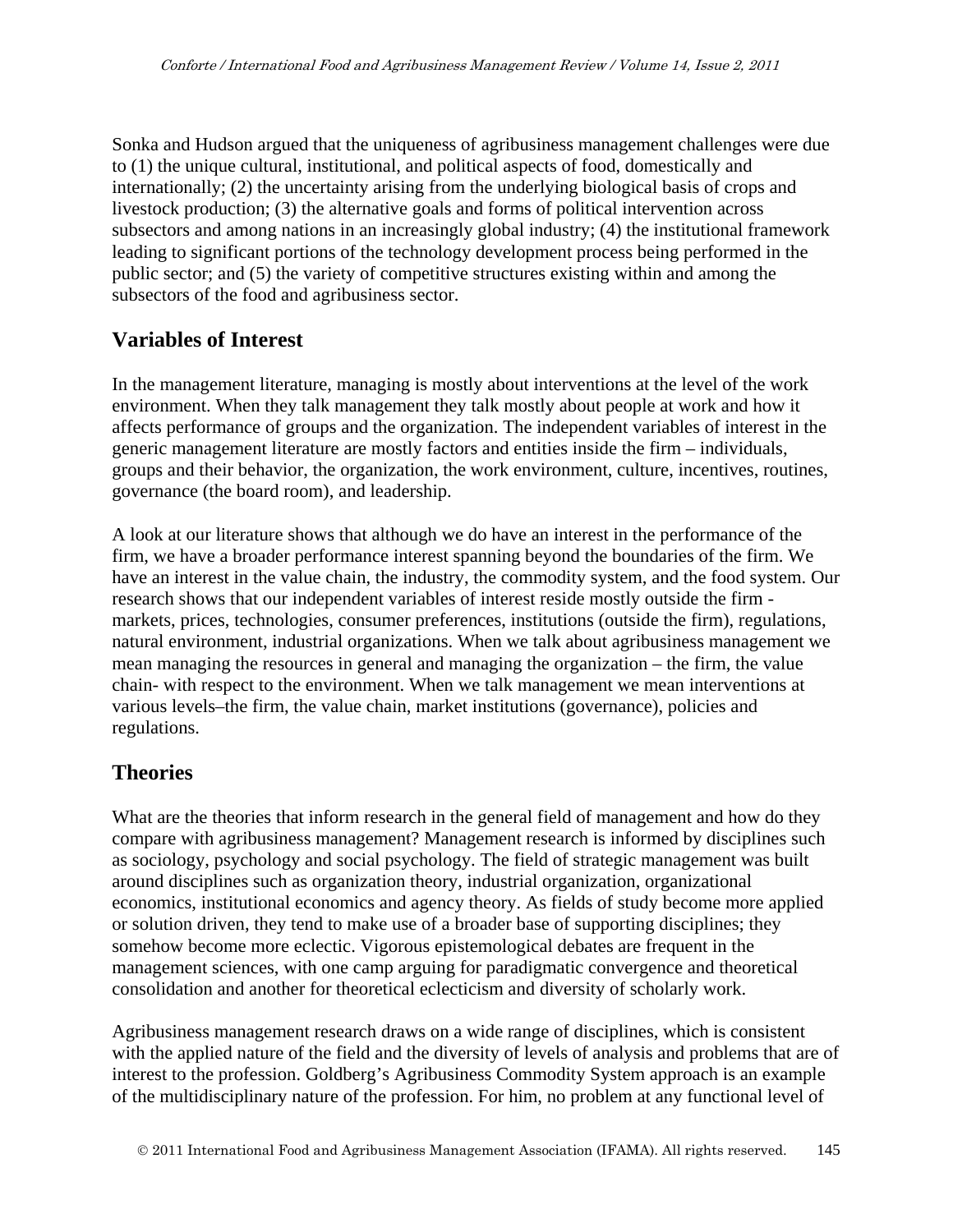the value added food and fiber chain could be understood, evaluated, researched, or acted upon without looking at the total agribusiness system. A complementary view of the multi-theoretical nature of the problems that our profession is required to address was offered by Cook and Chaddad who explained about the diversity of theories required for getting all the levels of the agri-food system right. They concluded that the competence and governance literature underpin agribusiness management research.

## **Methods**

How do our research methods compare to research in general management? The choice of methods of enquiry depends of course on the nature of the problem, but also depends on how well a problem can be defined in terms of extant theory. In the mature sciences, because research problems emerge from inside the science itself, hypotheses are well grounded on accepted theories, and the methods are mostly aimed at testing hypotheses in quantitative terms. A more frequent use of exploratory and qualitative methods is observed in the less mature social and applied fields, due to the complexity and dynamics of the phenomena of interest. It has been recognized though, that problems coming to science vary in terms of equivocality. Some problems fall in the domain of the knowable (normal science) other in more complex and more uncertain domains. While the natural fundamental sciences may ignore problems coming from society as non-scientific or not amenable to their science, the more applied sciences may not have that luxury. A look at the general management literature shows that they are making increasing use of qualitative methods, longitudinal studies, case study research, due to their interest in understanding complex processes of change. Surprisingly, a look at the sources of citations in our literature shows that there are almost no references to the mainstream management journals and very little to the strategic management literature. Our path dependency in terms of research approaches from agriculture economics is very much evident from the journals cited in our work. Hypothetico-deductive approaches and quantitative methods are still very much the norm.

## **Summary and Implications**

The similarities with the generic management field are 1) we share an interest in the performance of organizations; 2) we aim to inform managerial action 3) we share some of the disciplines underpinning our research with the economics strand of the strategic management literature. The differences are (1) we define the boundaries of organizational interest more broadly (2) accordingly, our interest in performance as main dependent variable of interest extends beyond the boundaries of the firm; (3) our independent variables of interest reside mostly outside the firm (4) the disciplines underpinning our work are different than in the general management research, (5) we make less use of qualitative methods to explore complex and dynamic socially embedded processes.

The uniqueness of AgB management research is defined by the uniqueness of its context, by the diversity of agencies and levels of interest in the food system, and by the applied nature of the profession. Although context free research is perceived by some as more scientific and rigorous, both forms of enquiry serve different and useful goals to inform managerial action. The diversity of levels of analysis and the complexity of contexts require a diverse set of support theories and